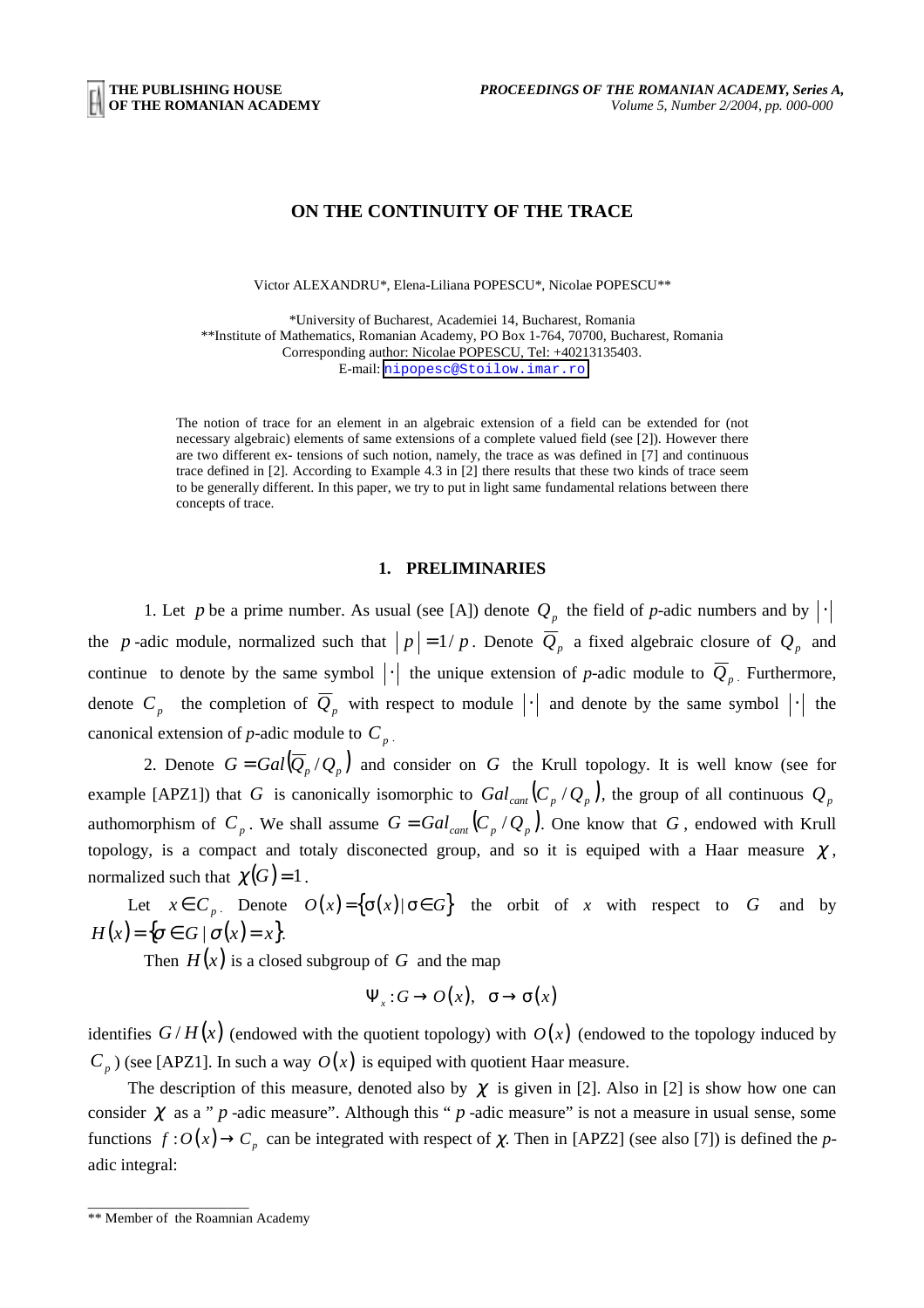$$
Tr(x) = \int_{\alpha(x)} t d\chi(t)
$$
 (1)

called the "trace of *x* ". However this integral do not exists always. If (1) is defined as usual, one says that the element *x* has a trace. For example any  $x \in \overline{Q}_p$  has a trace, namely one has:

$$
Tr(x) = \frac{1}{\deg(x)} tr_{Q_p(x)/Q_p}(x)
$$
 (2)

where  $deg(x) = [Q_p[x] : Q_p]$  and  $tr_{Q_p(x)/Q_p}(x)$  means the usual trace i.e. the sum of all conjugates of *x* over  $Q_p$ . In [PVZ] are given the general conditions such that the integral (1) there exists, i.e. *x* has a trace. Also in [APZ2] are indicate some classes of elements *x* of  $C_p$  such that  $Tr(x)$  is defined. For an element  $x \in C_p$ , denote  $\widetilde{Q_p[x]}$  the closure of the polynomial ring  $Q_p[x]$  in  $C_p$ .

In [APZ1] is proved that  $\widetilde{Q_p[x]}$  is the smallest closed subfield of  $C_p$  which contains *x*, and  $\widetilde{Q_p[x]} \cap \overline{Q}_p = K_x$  is called the algebraic part of  $\widetilde{Q_p[x]}$ . One has  $\widetilde{K}_x = \widetilde{Q_p[x]}$ , and for any closed subfield *L* of  $C_p$ , there exists at least an element  $x \in L$  such that  $L = \widetilde{Q_p[x]}$  (see [1]).

One say that element  $x \in C_p$  has a pseudo-trace, if there exists a sequence  $S = \{x_n\}$  of  $\widetilde{Q}_p[x] \cap \overline{Q}_p$  such that  $\lim_{n} x_n = x$  and that the sequence  $\{Tr(x_n)\}_n$  of *p* -adic numbers is convergent. Then one denote  $Tr c_s(x) = \lim Tr(x_n)$  the pseudo-trace of x with respect to the sequence S. Generally it is possible that *x* has several pseudo-traces, or it has no any. If all the pseudo-traces of *x* are coincident, one say that *x* has a continuous trace and this will be denoted by  $Trc(x)$ . If the function

$$
Tr: \widetilde{Q_p[x]} \cap \overline{Q}_p \to Q_p \tag{3}
$$

defined by (2) is continuous, then for any  $y \in Q_n[x]$  there exists  $Trc(y)$ . By above considerations there results the fallowing result:

**Proposition 1.** Assume that  $x \in C_p$  has a pseudo-trace (respectively a continuous trace). Then any element of  $Q_{n}[x]$  has a pseudo-trace (respectively a continuous trace).

Up to now we do not know if any element  $x \in C_p$  has a pseudo-trace. By Example 4.3 of [2] there results the existence of elements  $x \in C_p$  such that  $Tr(x)$  do not exists, but  $Tr(x)$  is defined.

In what follow we shall prove that the trace  $Tr(x)$  is in fact a pseudo-trace (Theorem 2). Also in Theorem 4 one give a result on the coincidence of  $Tr(y)$  and  $Tr c(y)$  for all elements of  $\widetilde{Q_p[x]}$ .

## **2. ANY TRACE IS A PSEUDO-TRACE**

**Theorem 2** *Let*  $x \in C_p$  *be such that*  $Tr(x)$  *is defined. Then there exists a sequence*  $\{x_n\}_n$  *of elements of*  $\widetilde{Q_p[x]} \cap \overline{Q}_p$  such that  $\lim_n x_n = x$  and

$$
Tr(x) = \lim_n Tr(x_n) \text{ i.e. } Tr(x) \text{ is a pseudo-trace.}
$$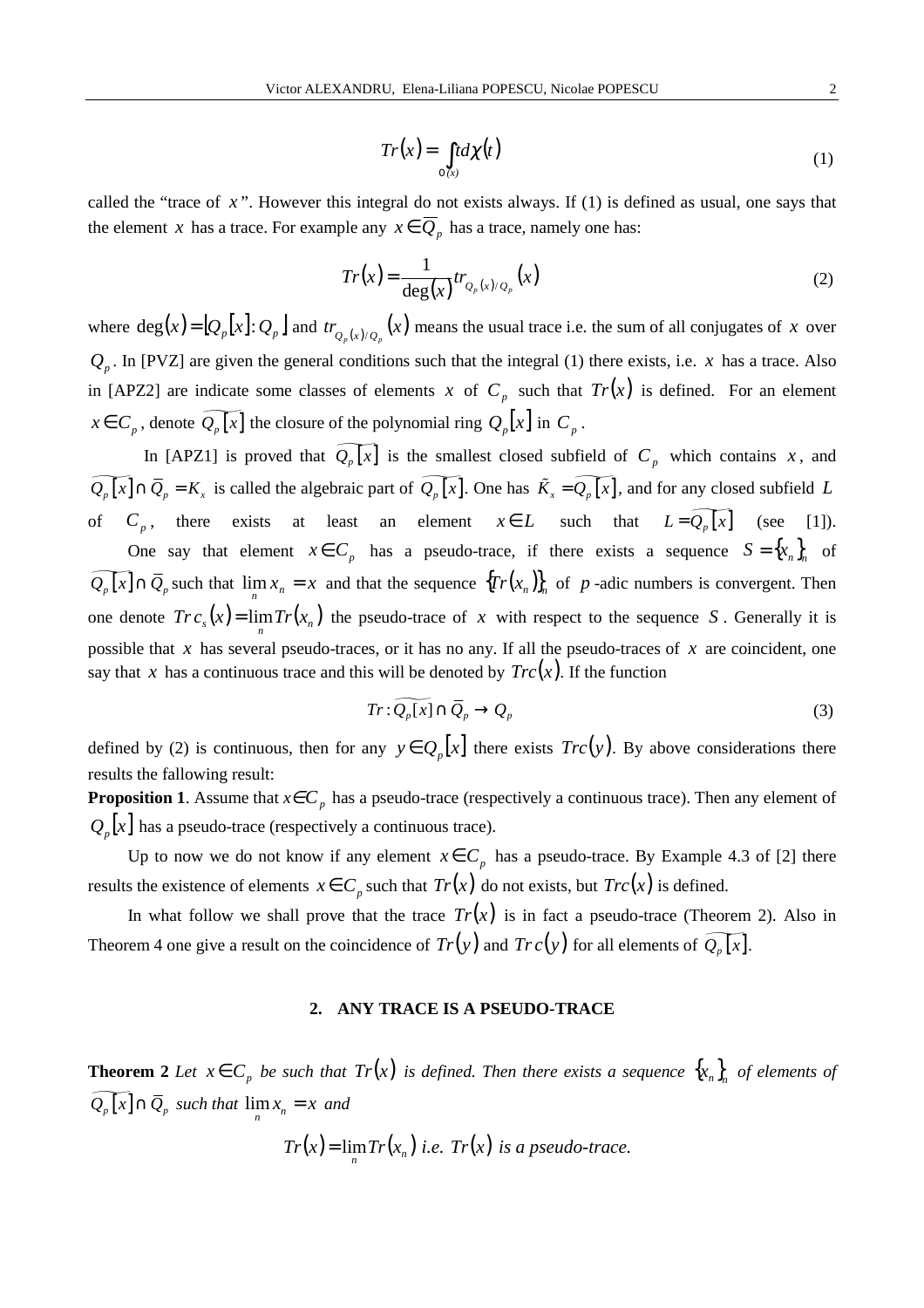**Proof**. Let  ${\epsilon}_n$ , be a decreasing sequence of positive real numbers with zero limit. For any  $n \ge 1$  denote  $H(x, \varepsilon_n) = {\sigma \in G \mid |x - \sigma(x)| \le \varepsilon}.$  Then by [7], there results that

$$
\lim_{n} \frac{\varepsilon_n}{\left| \left[ G: H(x, \varepsilon_n) \right] \right|} = 0
$$

Now let us fix a natural number *n* and denote

$$
K_n = Fix H(x, \varepsilon_n) = \{ z \in \overline{Q}_p \text{ such that } \sigma(z) = z \text{ for all } \sigma \in H(x, \varepsilon_n) \}
$$

Since  $H(x) \subseteq H(x, \varepsilon_n)$ , then  $K_n \subseteq \widetilde{Q_p[x]} \cap \overline{Q}_p$ . Let  $\beta_n$  be a sequence in  $\widetilde{Q_p[x]} \cap \overline{Q}_p$  such that  $\lim_{n} \beta_n = x$ . For *m* large enough one has:  $H(x, \varepsilon_n) = H(\beta_m, \varepsilon_n)$ . For such an *m*, denote  $\Delta(\beta_m, K_n) = \max \{ |\sigma(\beta_m) - \beta_m| \mid \sigma \in H(\beta_m, \varepsilon_n) \}.$  According to Ax-Sen Theorem (see [5] or [6]), there exists  $x_n \in K_n$  such that  $|x - x_n| = |\beta_m - x_n| \le c \Delta(\beta_m, K_m) \le c\epsilon_n$ , where *c* is so-called Ax-Sen constant. Moreover one can choice  $x_n$  in such way that  $K_n = Q_p(x_n)$ . By above inequalities and (4) one obtain:

$$
\frac{x - x_n}{\left| \left[ G : H(x, \varepsilon_n) \right] \right|} \leq c \frac{\varepsilon_n}{\left| \left[ G : H(x, \varepsilon_n) \right] \right|}
$$

Now let

$$
A_n = \sum_{i=1}^r \alpha_i \chi\big(H(x, \varepsilon_n)/H(x)\big)
$$

be a Riemannean sum associated to  $Tr(x)$  (see [7]). Here  $\chi(H(x, \varepsilon_n)/H(x)) = 1/r$ , where  $[r = [G : H(x, \varepsilon_n)] = \deg(x_n)$ . Then one has:

$$
\left|Tr(x_n) - A_n\right| = \frac{1}{|r|} \left| tr_{Q_p(\alpha_n)/Q_p}^{(x_n)} - \sum_{i=1}^r \alpha_i \right| = \frac{1}{|r|} \left| \sum_{i=1}^r \sigma_i(x_n) - \sum_{i=1}^r \alpha_i \right| \le \frac{c\epsilon_n}{|r|} \to 0
$$

when  $\sigma_1(x_n), \ldots, \sigma_r(x_n)$  are all conjugates of  $x_n$  and  $\alpha_1, \ldots, \alpha_n$  belongs to correspondings balls  $B(\sigma_i(x), \varepsilon_n), 1 \leq i \leq r$ .

This shows that

 $\lim{Tr(x_n)=Tr(x)}$ , i.e. *x* has a pseudo-trace.

**Corollary 3**. Assume that  $x \in C_p$  has a trace and the function (3) is continuous. Then  $Tr c(x)$  is defined and one has:

$$
Tr(x) = Tr c(x)
$$

## **3. MAIN RESULT**

Let  $x \in C_p$ . According to [APZ1] there exists a sequence  $\{M_n(x)\}_{n\geq 0}$  of polynomials of  $Q_p[x]$  such that:

i)  $deg M_n(x) = n$ , and  $|M_n(x)| \le 1$ ,  $n \ge 0$ .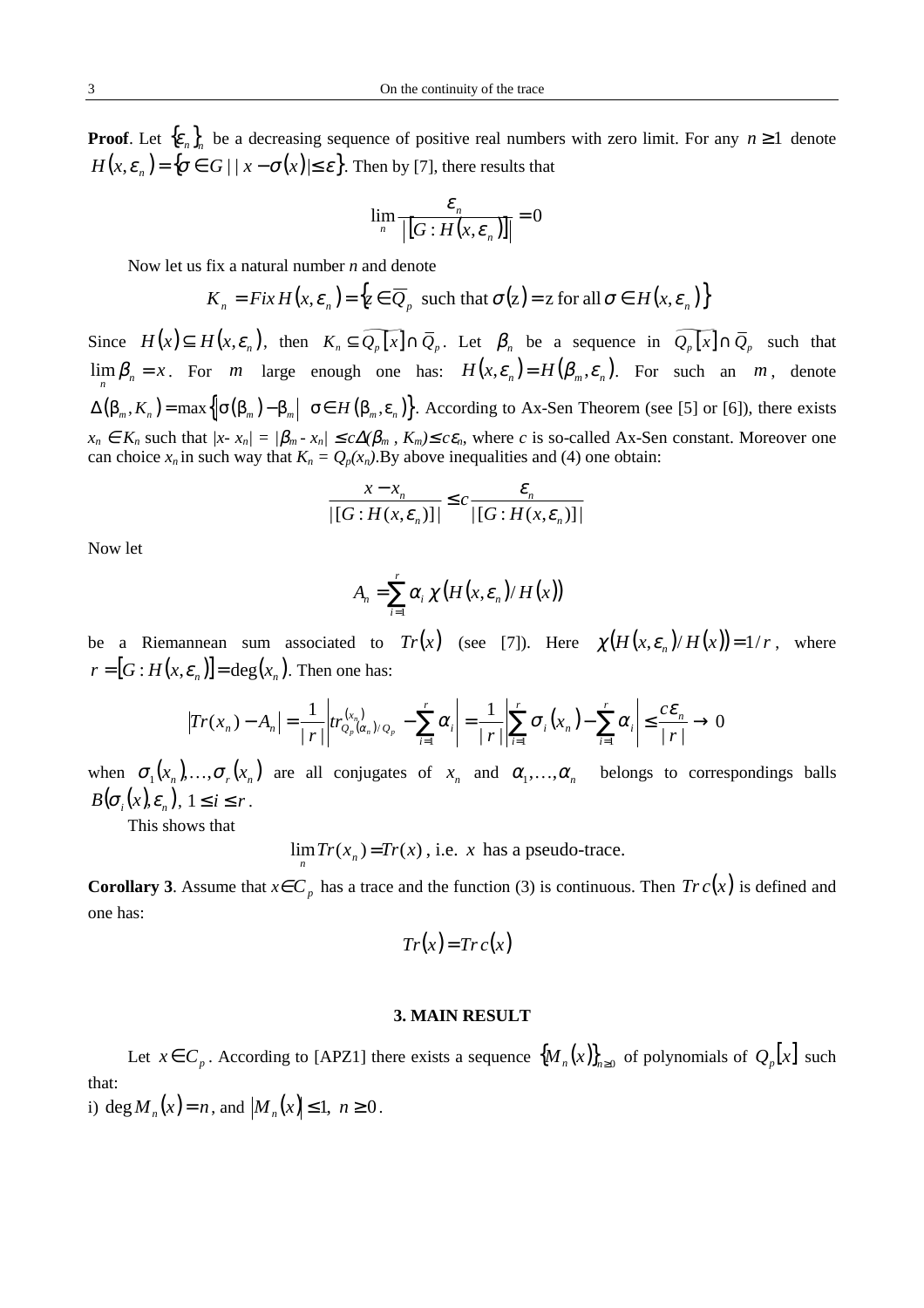ii) For any  $y \in \widetilde{Q_p[x]}$ , there exists an unique sequence  $\{a_n\}_{n\geq 0}$  of *p*-adic numbers, such that  $\lim_{n} a_n = 0$ , and that:

$$
y = \sum_{n\geq 0} a_n M_n(x) \tag{4}
$$

Moreover one has:  $|y| = \sup_n |a_n M_n(x)|$ .

Now let us assume that  $Tr(x)$  is defined. Then  $Tr(M_n(x))$  is also defined for all  $n \ge 0$ , and so for  $y \in Q_p[x]$  given by (4) one can consider the series:

$$
S(y) = \sum_{n\geq 0} a_n Tr(M_n(x))
$$
\n(5)

Generaly one do not say anything on the convergence of such series. However one has the following results: **Theorem 4.** Let  $x \in C_p$  be such that  $Tr(x)$  is defined. The following assertions on equivalent:

i) For any  $y \in Q_n[x]$  the series (5) is convergent.

ii) The function

$$
Tr: \widetilde{Q_p[x]} \cap \overline{Q}_p \to Q_p, \quad y \mapsto Tr(y)
$$

is continuous.

Then for any  $y \in \widetilde{Q_p[x]}$  are defined both  $Tr(y)$  and  $Tr c(y)$  and one has:

$$
Tr(y) = Tr c(y) = S(y)
$$

**Proof.** i)  $\Rightarrow$  ii) Since the series (5) is convergent for all  $y \in Q_p[x]$ , there results that for a suitable real number  $M > 0$  one has:

$$
|Tr(M_n(x))| \leq M
$$

for all  $n \geq 0$ . Then the function

$$
S: \widetilde{Q_p[x]} \to Q_p, \ \ y \mapsto S(y)
$$

is continuous and lineary. Now one assert that for any  $y \in \widetilde{Q_p[x]} \cap \overline{Q}_p$  one has:  $S(y) = Tr(y)$ . For that let us consider the equality (4), and denote  $y_m = \sum_{i=0} a_i M_i(x)$ *m i*  $y_m = \sum a_i M_i (x)$  $\sum_{n=0}^{\infty} a_i M_i(x)$ , for all  $m \ge 0$ . It is clear that  $\lim_{m} y_m = y$ . Furthermore, denote by  $\sigma_1 = e, \dots, \sigma_r$  a system of representatives for the right casets of *G* with respect to  $H(y) = {\sigma \in G | \sigma(y) = y }$ . Sence  $y \in \widetilde{Q_p[x]}$ , one has  $H(x) \subseteq H(y)$ , and let us denote  $D_i = \sigma_i (H(y)/H(x))$ ,  $1 \le i \le m$ . It is clear that  $\{D_i\}_{1 \le i \le m}$  give an open (and closed) covering of  $O(x) = G/H(x)$  by mutual disjoint subsets. The element *y* can be viewed as a local constant function  $y:O(x) \to C_p$  defined by  $y(\sigma(x)) = \sigma(y)$ . Then for any  $\sigma(x) \in D_i$ , one has:  $y(\sigma(x)) = \sigma_i(y)$ . One has

$$
Tr(y) = \frac{1}{r} \sum_{i=1}^{r} \sigma_i(y) = \int_{\sigma(x)} y(\sigma(x)) d\chi(\sigma(x)) = \sum_{i=1}^{r} \int_{D_i} y(\sigma(x)) d\chi(\sigma(x))
$$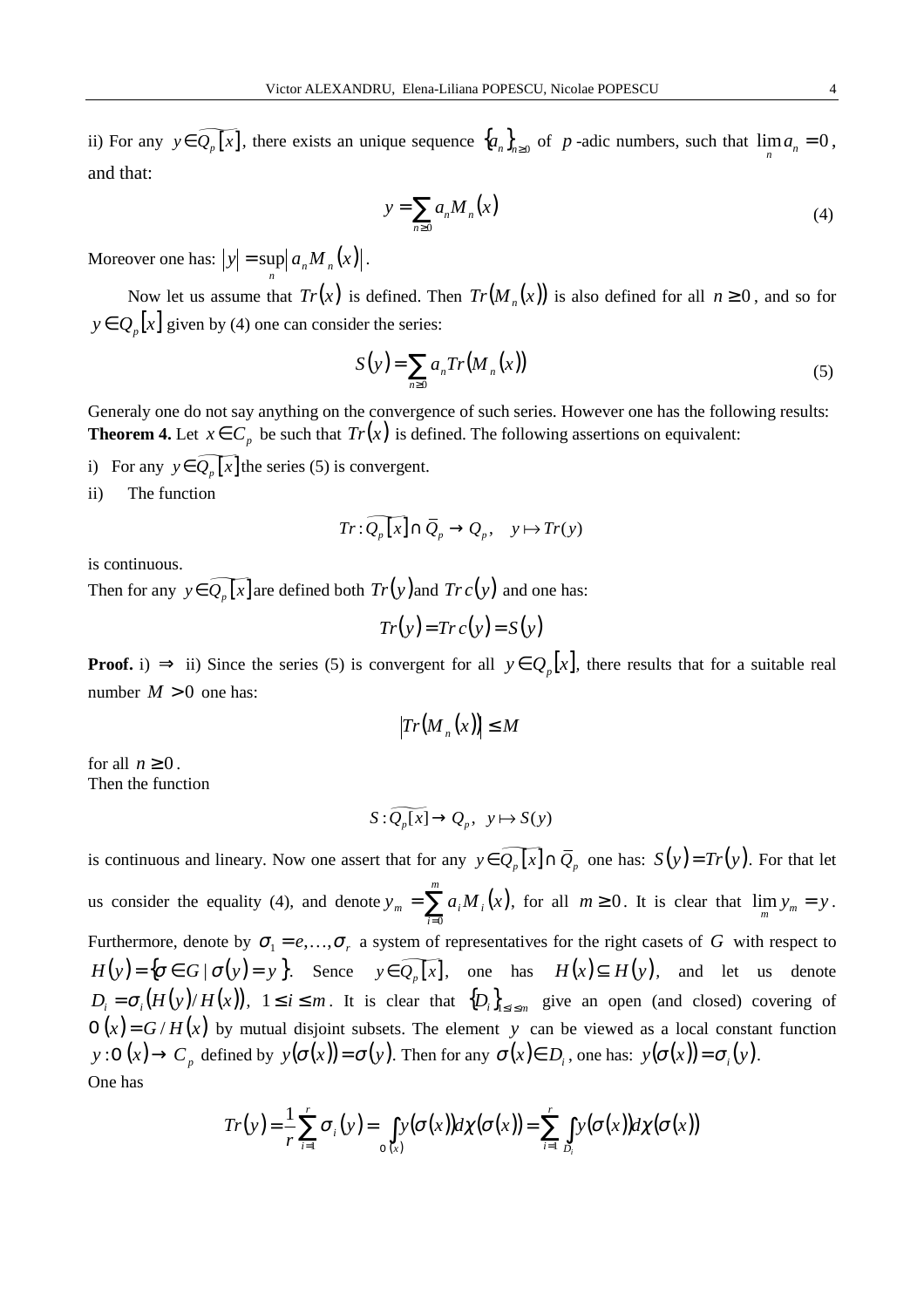Furthermore, for any  $\sigma(x) \in D_i$  one has:

$$
\lim_{m} y_{m}(\sigma(x)) = \sigma_{i}(y),
$$

and this limit is uniform with respect to  $\sigma(x)$ . Now one show that

$$
\lim_{m} \int_{D_i} y_m(\sigma(x)) d\chi(\sigma(x)) = \frac{1}{r} \sigma_i(y).
$$

For that let  $\delta > 0$  be a real number, and let  $m(\delta)$  be a natural number such that  $|y_m(\sigma(x)) - \sigma_i(y)| < \delta$ , for all  $\sigma(x) \in D_i$ ; whereas  $m \ge m(\delta)$ . Now let  ${B[\sigma_{ij}(x), \delta]}_{1 \le j \le d(m,\delta)}$  be all closed balls of radius  $\delta$ , any two disjoint which covers  $O(x)$ . Then by the definition of trace (see [2] or [7]), one has:

$$
\left|\frac{1}{rd(m,\delta)}\sum_{j=1}^{d(m,\delta)}y_m\big(\sigma_{ij}(x)\big)-\frac{1}{r}\sigma_i(x)\right|=\left|\frac{1}{rd(m,\delta)}\left(\sum_{j=1}^{d(m,\delta)}\sigma_{ij}(y_m)-d(m,\delta)\sigma_i(y)\right)\right|\leq \frac{\delta}{|rd(m,\delta)|}=\frac{\delta}{|I(x,\delta)|}.
$$

where  $I(x, \delta) = rd(m, \delta)$  is just the number of closed balls of radius  $\delta$ , any two disjoint which covers  $O(x)$ .

Since  $Tr(x)$  is defined, then (see[PVZ]) one has:

$$
\lim_{\delta} \frac{\delta}{|I(x,\delta)|} = 0.
$$

Hence if  $\varepsilon > 0$  is a real number, there exists another real number  $\delta(\varepsilon) > 0$  such that

$$
\frac{\delta}{\left|I(x,\delta)\right|} < \varepsilon
$$

whereas  $\delta \leq \delta(\varepsilon)$ .

Then for all  $m \ge m(\delta(\varepsilon))$ , and all  $\delta \le \delta(\varepsilon)$ , one has:

$$
\left|\frac{1}{rd(m,\delta)}\sum_{i=1}^{d(m,\delta)}y_m(\sigma_{ij}(x))-\frac{1}{r}\sigma_i(x)\right|<\varepsilon
$$

This shows that

$$
\lim_{m} \int_{D_i} y_m(\sigma(x)) d\chi(\sigma(x)) = \frac{1}{r} \sigma_i(y).
$$

But

$$
S(y) = \lim_{m} S(y_m) = \lim_{m} \left( \sum_{i=1}^{r} \int_{D_i} y_m(\sigma(x) d\chi(\sigma(x))) \right) = \sum_{i=1}^{r} \frac{1}{r} \sigma_i(y) = Tr(y),
$$

As claimed.

In conclusion, for all  $y \in \widetilde{Q_p[x]} \cap \overline{Q}_p$  one has: